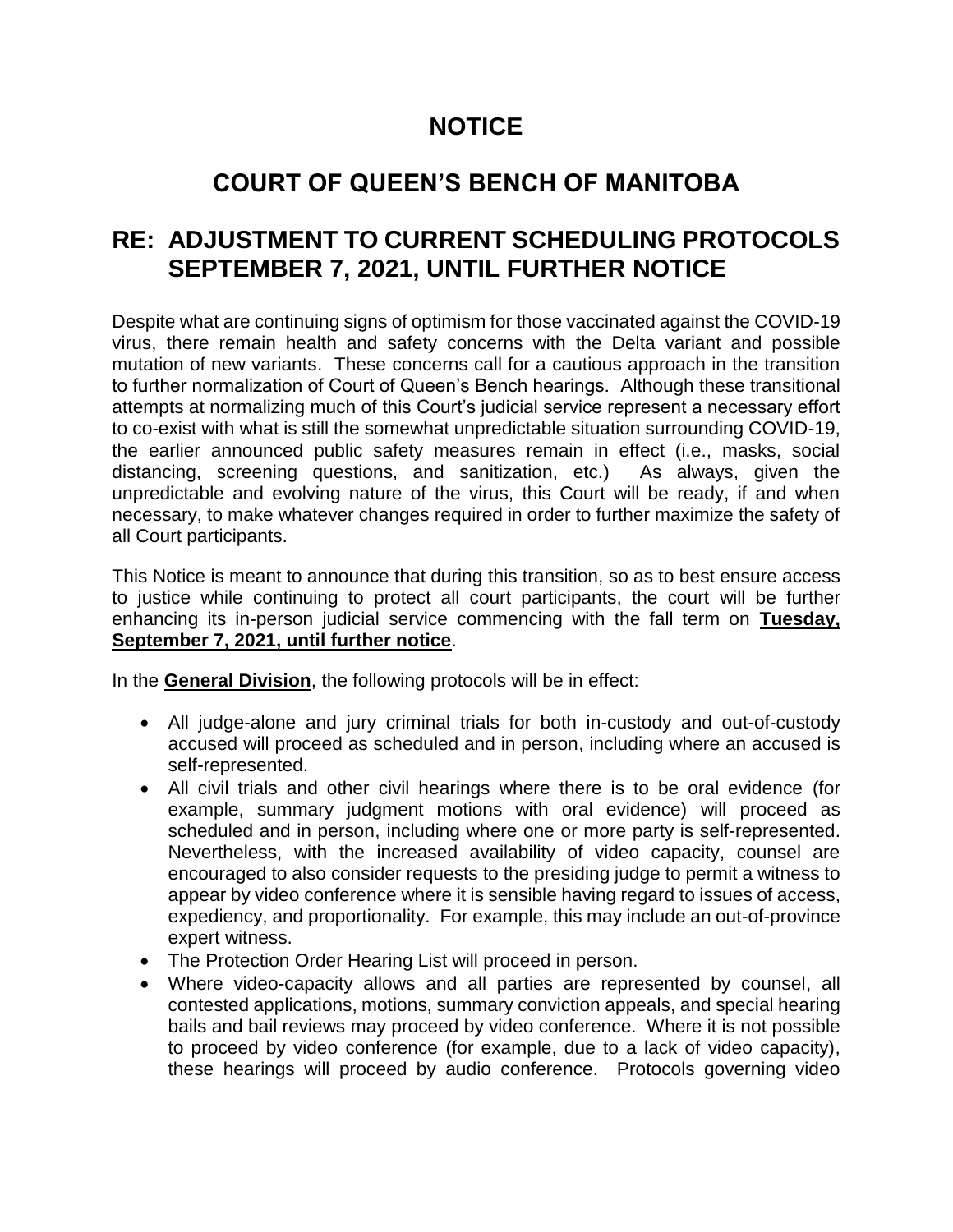conference hearings will be as set out in the Practice Direction of December 18, 2020 (Appendix A).

 All other judicial services being offered by video or audio conference in the areas of criminal and civil law will continue as before unchanged.

#### In the **Family Division**, the following protocols will be in effect:

- All family and child protection trials will proceed as scheduled and in person, including where one or more party is self-represented. Counsel are encouraged to also consider requests to the presiding judge to permit a witness to appear by video conference where it is sensible having regard to issues of access, expediency, and proportionality.
- The Child Protection Intake List and child protection pre-trial conferences will proceed in person.
- The Family Triage Hearing List will proceed in person.
- The Triage Screening List, overseen by Angie Tkachuk, will continue to proceed via telephone.
- Where video capacity allows and all parties are represented by counsel, motions, and JADRs may proceed by video conference. Where it is not possible to proceed by video conference (for example, due to a lack of video capacity), these hearings will proceed by audio conference. Protocols governing video conference hearings will be as set out in the Practice Direction of December 18, 2020 (Appendix A).
- All other Family Division judicial services currently being offered by video or audio conference will continue as before unchanged during this transition.

### **In-Person Attendance Protocols**

The previously announced health/safety protocols governing attendance at the Law Courts Complex will all continue to apply.

As announced in the Notice of August 6, 2021 (by all three courts), until further notice, everyone attending the Law Courts Complex will be expected to abide by current protocols and Practice Directions including:

- The initial screening conducted by sheriff's officers;
- The wearing of masks;
- The appropriate social distancing; and
- Sanitation measures.

These health/safety protocols also contemplate that in-person hearings take place in courtrooms that are large enough to permit social distancing and are otherwise properly equipped to permit trials to proceed safely. Given the ongoing challenges presented by the COVID-19 pandemic, it may be that where justified, some portion of a trial or other inperson hearing will proceed by video conference. For example, because of a travel restriction or the need to self-isolate, it may be that one or more witnesses are unable to attend a trial in person. Similarly, it may be that once a trial has commenced, a participant